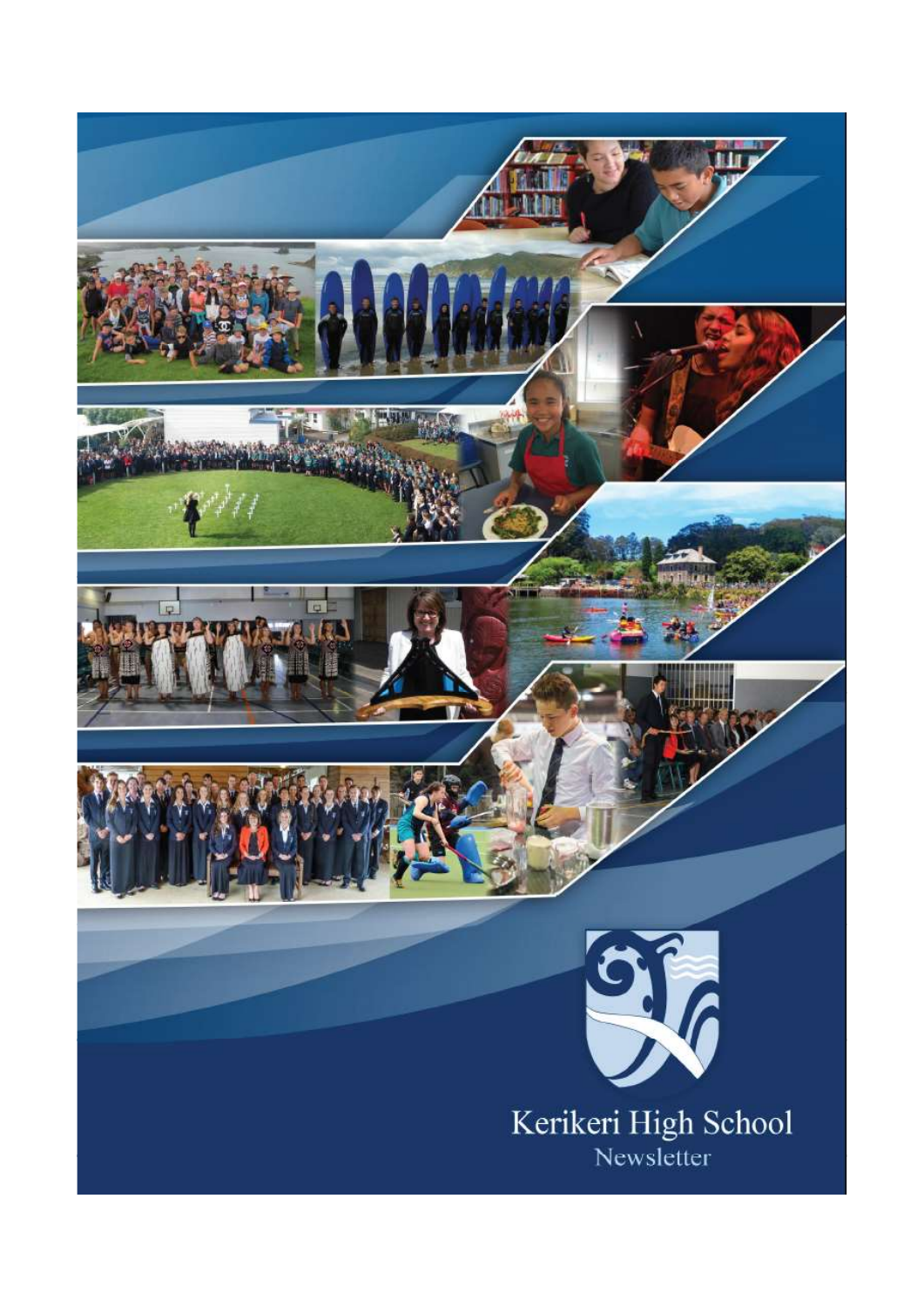

# Kerikeri High School

Newsletter No. 3, 13 April 2017 Kerikeri, Bay of Islands

Tēna koutou katoa e te whanau,

Ngā mihi mahana ki a koutou o te tau hou.

Nau mai haere mai ki tā tātou kura, Te Kura Tuarua o te Kerikeri.

It is the last day of the term and the students and staff have worked very hard with the academic programme and right across the four cornerstones.

In the holidays on Tuesday  $25<sup>th</sup>$  April at 5.30am once again Kerikeri High School will be represented at the Dawn Service for Anzac Day in the holidays. Please come to support. We will have our Prefects, our Concert Band and singers and this year our Head Girl and Head Boy will read the Ode to Remembrance in Māori and English. Prefects will also be Flag Bearers for the RSA.

# TAI TOKERAU FESTIVAL

The 2017 Tai Tokerau Festival was held at Bream Bay College on Wednesday 12 April. Our strong and impressive performance was supported by a very spirited haka from our 2017 Prefects.

Cyclone Cook has disrupted our two Kapa Haka Performances for the whole school, Riverview, Kerikeri Primary and Bay of Islands International Academy. We will reschedule next term. The Mauri and the mantle of host for the Tai Tokerau Festival in 2018 will be welcomed to our School at 10.00am today. Our Year 12 students, next year's leaders, will participate with our Kaumatua and Kuia, Board of Trustees, Prefects and Kapa Haka Rōopu.

#### STUDENT ACHIEVEMENTS

Congratulations to the Kerikeri High School Girls' First Eleven Football Team who played Kamo for the Northland Women's Community Cup on Sunday 26th March. The full time score was two all and our Kerikeri Team were able to win the Cup on penalties. The last time the a Kerikeri High School Team held this trophy was 10 years ago as The Kamo Team have been unbeaten in local leagues for many years.

Congratulations to all of the riders that took part in the 2017 Professionals National Schools Mountain Biking Championships held in Rotorua recently. The races were held at the Crankworx Festival giving the Team a chance to mix with World Champions of their sport and also race on the same tracks. It was wet, it was muddy but it was awesome! The Kerikeri High School Team made our presence felt on the National stage with some strong showings in the Cross Country and Down Hill races. Combined results were 2nd and 3rd in the Under 16 grade.

The WAKA AMA New Zealand Secondary Schools' Competition held recently in Rotorua was the biggest every with over 106 schools competing.

The Kerikeri High School Girls' Team won their Semi-Final Heat, narrowly missing a place in the finals. Congratulations to Mano Herewini and Libby McAdams for achieving Bronze Medals in their individual 250 Metre Races.

Congratulations to Leah Dawson for placing Third in Long Jump at the National Secondary Schools' Athletics Competition.

Congratulations to Ella Collins who has made the Royal New Zealand Yachting Squadron Youth Training Programme, which runs from, May 2017 until March 2018.

## MUSIC NEWS

After a huge amount of preparation Cyclone Cook made our travel to the Tauranga Jazz Festival too hazardous. We feel for the Jazz Band after so much preparation and look forward to providing an opportunity for their performance next term

The Kerikeri High School Rockquest entrants are working hard on their original compositions for the Competition in Whangarei late next term.

Any students who are interested in entering Rockquest as a solo or duo act, or with a band that they have already formed, please email Mrs McGlinchey cmcglinchey@kerikerihigh.ac.nz as soon as possible entries need to be in by the start of May.

# ACCESS OUR eLibrary ANYWHERE, ANYTIME

The school elibrary has 1,300 ebooks available free for students to borrow. Some students prefer reading digitally and as they often have their phones on them, this is an easy and convenient way to read more. Access is available 24/7 and there are no overdues. The books simply disappear off the device after two weeks.

It is super easy to sign up, either follow this step-by-step guide with screenshots or:

- download the eplatform by Wheelers app
- search for Kerikeri High School
- through the dropdown menu sign in with your school username, for example astudent, and the password library1 and you are ready to go.

# KEEP OURSELVES SAFE

We are committed to keeping everyone in our school safe. Bullying can cause significant harm and we will always endeavour to do our best to help students and parents resolve bullying issues. Please be assured we will respond proactively and, where necessary, discretely. We never 'sweep it under the carpet'. We have a range of options available to us depending on the circumstances. Your concern will always be taken seriously and responded to promptly.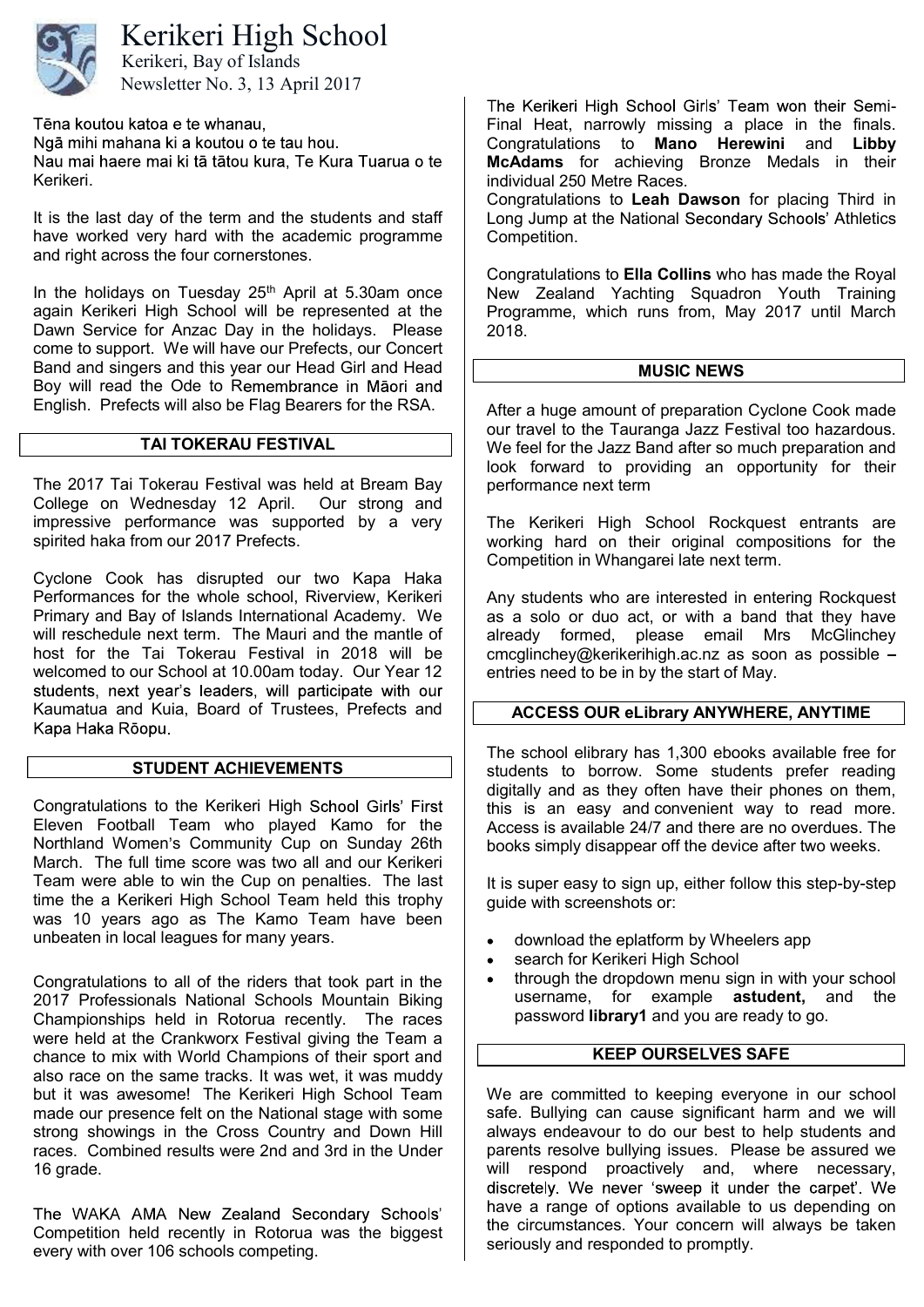We work hard to instil our school wide WAKA values in our school community as part of our Positive Behaviour for Learning initiative. In our school WAKA stands for:

We are Learners  $-$  whia te Matauranga Act with Respect - Manaaki te tangta Keep Ourselves Safe - Tiaki Tangata Always Proud - Kia manawanui

We actively teach lessons on expected behaviours and standards. We encourage students to alert us to unacceptable behaviour, and we have a strong and hard working Pastoral Team to support students and families.

## Who to contact if you have concerns

The best people to change things for your child at school are school staff. You are always welcome to reach out for support from Form Teachers, Deans, Deputy Principals and/or Guidance Counsellors. We are happy to meet with you personally and take your call.

Bullying is repeated hurtful behaviour. The first step is to tell someone who can help. The pattern of behaviour takes work to change. Silence is the bully's friend and we need parents and students to tell us if it is still going on. We have to be persistent to stamp out these unacceptable behaviours that have often been going on behind the scenes for a long time.

Most recently, we have observed a narrow but very negative and concerning range of comment on local social media.

Kerikeri High School will not respond on social media. We will always respect our students' and families privacy.

Please contact us directly we want to help.

This year our Deans are:

| Erica Collins     | Year 7  |
|-------------------|---------|
| Sue Judd          | Year 8  |
| Laura Choat       | Year 9  |
| Kate Miller       | Year 10 |
| Jane Jarman       | Year 11 |
| Anette Riedlinger | Year 12 |
| Kate Crawford     | Year 13 |
|                   |         |

Your child's Form Teacher and the Deputy Principal for your child's Year Level can also help:

| Mike Clent      |
|-----------------|
| Julian Cosgrove |
| Daniel Wise     |
| Maddy Haydock   |
|                 |

The Deputy Principals' Personal Assistant is Mrs Lorraine Noorwalla and our Guidance Counsellors are Mrs Gill Luke and Mrs Fleur Kelaher.

## A TASTE OF HORTICULTURE

Plant and Food Research and Orangewood Ltd are helping Northland students develop their knowledge of local fruit crops through a new work experience programme, with the aim of increasing local talent in the horticulture workforce, and showing them some of the employment opportunities available in the horticultural sector. This programme will support the learning of students who will work at either Plant and Food Research's Kerikeri Centre Orangewood's or postharvest and orchard facilities one day each week during the school term. Sixteen students will be taking part in the programme during the 2017 school year, funded through the Tertiary Education Commission's Gateway Fund. Two Kerikeri High School students pictured, Kieren North and Chloe Jack.

# NEWSLETTER SPONSORSHIP

Thank you most sincerely to our current Sponsors for supporting Kerikeri High School through advertising in the Newsletter. The Newsletter is the main communication between school and home and their support is really appreciated. Space has become available for new Sponsors this year, if you are interested, please contact the school.

## TERM TWO SPORTS AND COMMUNICATION

An early reminder of Sports taking place at the beginning of Term Two.

Netball: First Competition Day Saturday 6th May.

Football: Mid-Week Competition, 1st and 2nd XI begins Wednesday 10th May.

Cross Country Championships: Tuesday 23rd May

Rippa Rugby: Year 7 and 8, Wednesday 24th May

All Sports Notices and Permission Slips from the Kerikeri High School Sports Department are emailed electronically to parents. All information regarding upcoming sporting events, results and photos are posted on our Sports News page which can be found on our Website under What's Happening. If you would like to sign up to receive these posts and other sports related notifications direct to your email - please visit our Sports News page via our Website and click on 'Sign Me Up.' alternatively contact the Sports Department and we can do this for you.

Principal: Mrs Elizabeth Forgie Careers: Mrs Eileen Crawford Board of Trustees Chairperson: Mrs Sue Richards

Mr Mike Clent, Mr Julian Cosgrove, Mr Daniel Wise, Mrs Maddy Haydock Administration: Jolanda, Tania, Sue, Susan, Lorraine, Loree, Joanne, Freda, Tanya Guidance Counsellors: Mrs Gill Luke and Mrs Fleur Kelaher Parent Teachers Assoc: Shelley Ellicott, Justine Strang<br>
Website: www.kerikerihigh.ac.nz www.kerikerihigh.ac.nz Contact Us: Hone Heke Road, PO Box 92, Kerikeri, T: 09 407 8916, F: 09 407 9323, E: enquiries@kerikerihigh.ac.nz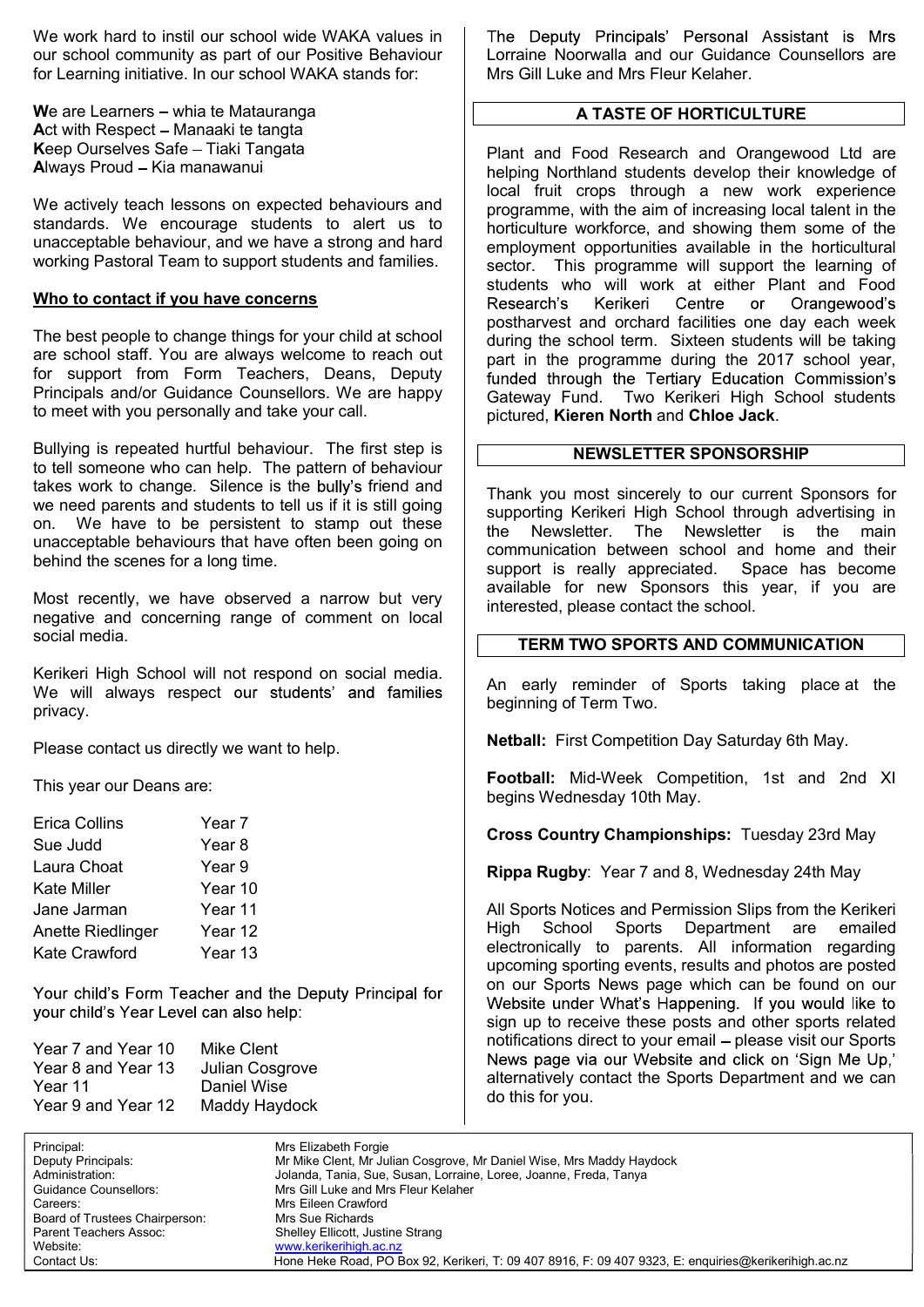## SPIRIT OF NEW ZEALAND

If you are interested in a voyage on the Spirit of New Zealand or R Tucker Thompson, please contact Mrs Gordon in the Physical Education Department.

## **WHAT'S HAPPENING**

- 13 April Last day of Term One
- 13 April Powhiri for the Mauri
- 14 April Good Friday
- 25 April Anzac Day Kerikeri High school will be represented at the Dawn Service at the RSA
- 1 May Term Two Begins
- 4 May Academic Celebration Assembly
- 12 May Work Day

Best Wishes for a very happy and restful break. We look forward to Term Two with our batteries fully charged.

Please take special care over Easter during this challenging weather event.

Heio ano.

Kia ora

bijaben Forge

EA Forgie (Mrs) M.A. (Hons), Dip.Ed .Admin, Dip.Tchg.

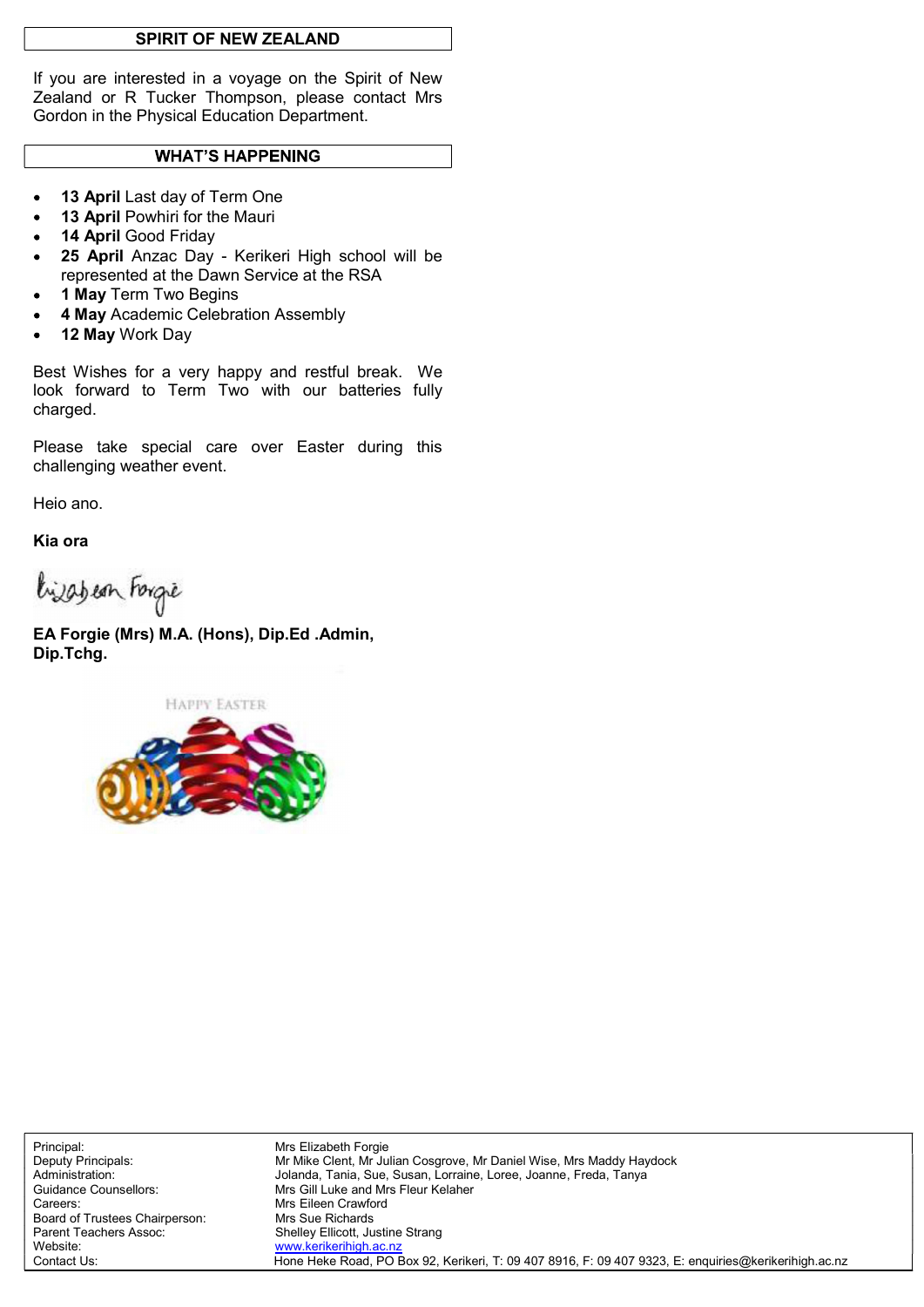#### BOARD NEWSLETTER

Your Board of Trustees extends our warmest welcome to all current and new families and whanau. Our three year term started in June 2016 so for those of you new to our school this year, alphabetically we are:

- $\blacksquare$ Martin Baker (Parent Trustee)
- $\blacksquare$ Wendy Butler (Parent Trustee)
- Elizabeth Forgie (School Principal)
- $\blacksquare$ Chris Galbraith (Parent Trustee)
- Mariao Hohaia (Parent Trustee)  $\blacksquare$
- Roger Ludbrook (Parent Trustee)  $\blacksquare$
- Chris McLellan (Parent Trustee; Deputy Chairman)  $\blacksquare$
- Sue Richards (Parent Trustee; Chairman)  $\blacksquare$
- $\blacksquare$ Jasmine Winikerei (Student Representative)
- $\blacksquare$ Emma Wise (Staff Trustee)

This year we are delighted to welcome Jasmine and Emma to the Board table for what will be another busy year. Looking ahead, we'll be working with the Principal and Deputy Principals (the Senior Leadership Team) on reviewing our Strategic Plan and will be seeking student, staff and community input. The Strategic Plan is not a tick box exercise, it is the foundation for everything that Kerikeri High School is and aims to be.

The year started with a great first term, but has ended with some unacceptable student behaviour that was dealt with by the Board Disciplinary Committee. The Board has said before that we rely heavily on families to take responsibility and guide our students, but when it spills over into every day life at school we take a tough stand. Kerikeri High School is vigilant in dealing with drugs and bullying – we will not allow violence or drugs in our school in any form and we encourage families and students to follow suit.

At last year's senior prizegiving we talked about the importance of relationships and it is worth repeating here. Our school is about more than students, teachers and families. We are a big school in a small province, and we are right in the middle of town. For our school it is also about our neighbours: the shopkeepers, the police, the supermarkets, the businesses. When we say he tangata  $-$  the people  $-$  for us, it really is. It is all about the people and it is all about the relationships that we build and grow. These relationships make our school strong and on this strength we build success.

We encourage families to get involved with their children's education, to find out what your children are learning, and to see for yourselves how much teachers and staff at Kerikeri High School care about your children. Without doubt, our most valuable assets are the teaching faculty and staff; this includes the teachers, Heads of Department, Deans, Deputy Principals and the Principal, and the support staff who you see at reception and in the back offices. Come to the meet the teachers evenings and to the many other events that are held primarily for parents. If you have any questions you can email or phone your child's teacher or dean.

Our property and finance committees are working hard to ensure that the school operates within budget. We are fortunate to have the additional income from our great International Department, and their continued success flows through to benefit our own students. This includes, for example, the provision of extra support like the school nurse and sports assistant, and a number of COWS or Computers On Wheels - 20 Chromebooks in a lockable cupboard which can be wheeled from one class to another.

We were delighted to see last year's NCEA results which saw pass rates of 88% at Level 1, 92% at Level 2, 82% at Level 3, and our best ever result of 83% for our Māori students at Level 1. There is much for our community to be proud of at Kerikeri High School, and our students are always our number one priority.

Hei konā mai and goodbye for now.